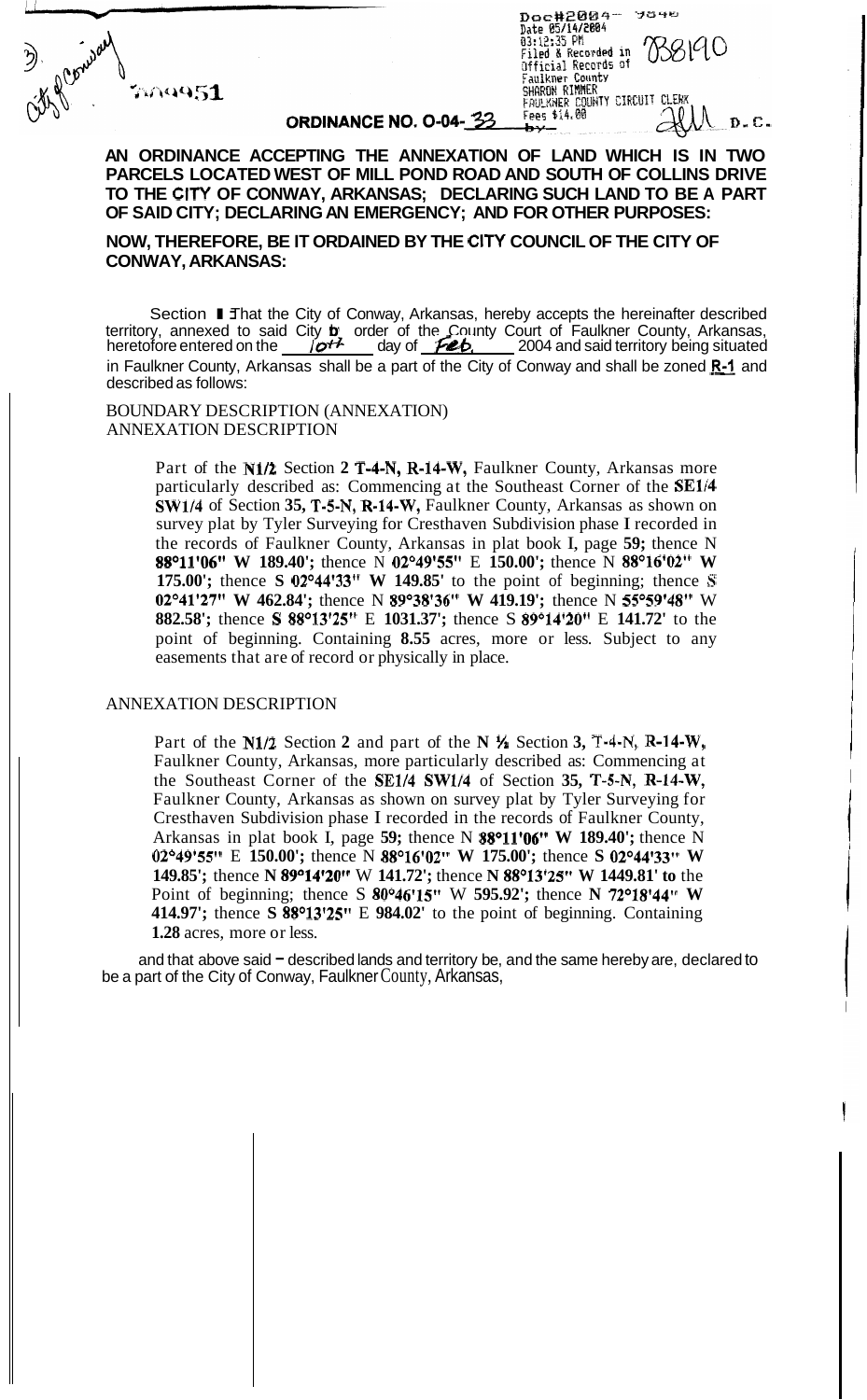and that above said <sup>-</sup> described lands and territory be, and the same hereby are, declared to **be a part of the City of Conway, Faulkner County, Arkansas.** 

 $\bullet$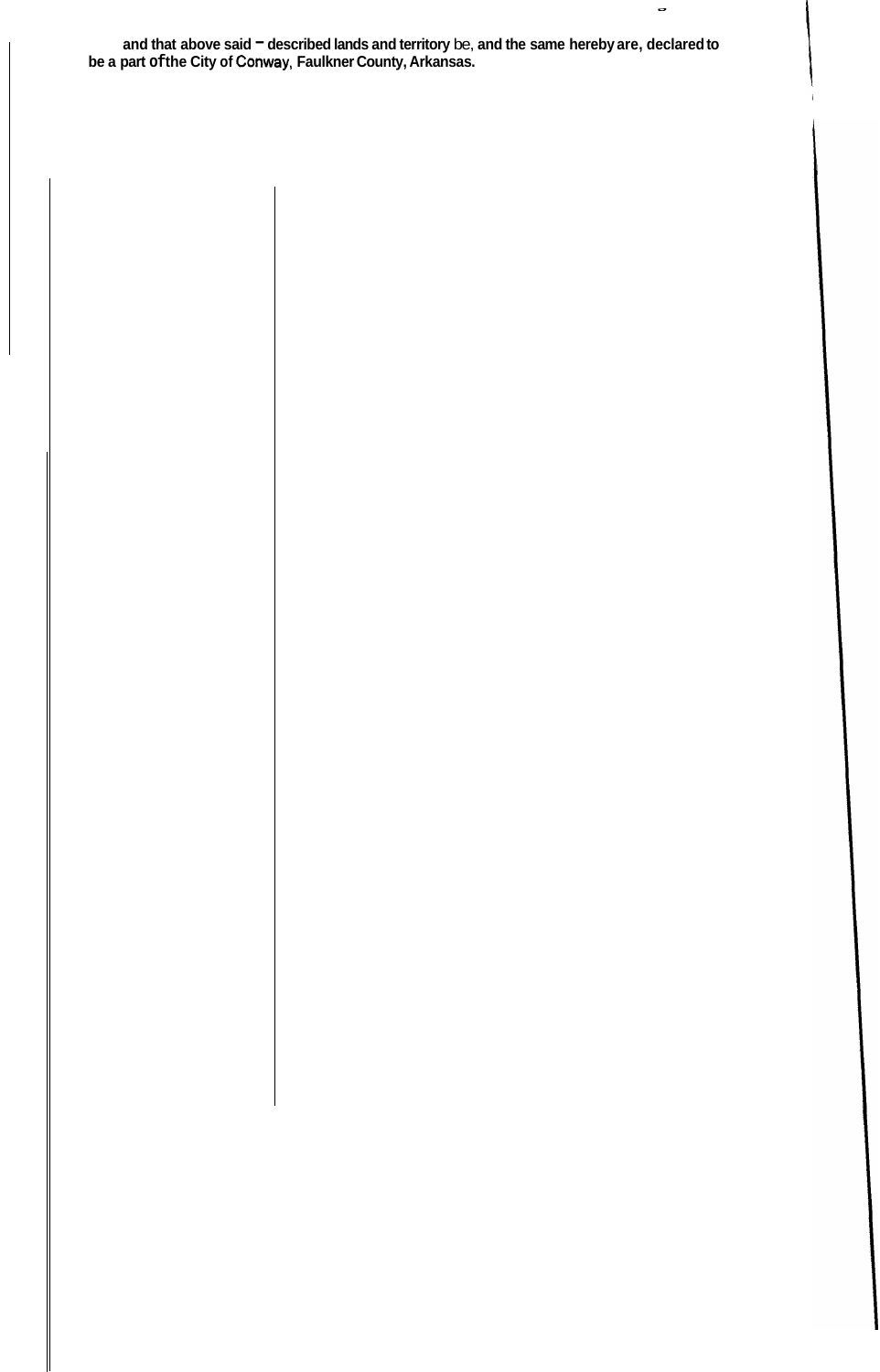**Section 2:** From and after this date, the inhabitants residing within and upon the herein above described lands and territory shall have and enjoy all the rights and privileges of, and be subject to all the laws, rules, ordinances, limitations and regulations imposed upon the inhabitants within the original limits of said City of Conway, Arkansas, and for voting purposes, said lands are hereby assigned to and designated as a part of **Ward 4** of the City of Conway, Arkansas.

**Section 3:** It is hereby ascertained and declared that it is necessary for the protection and preservation of the public health and safety that the foregoing ordinance shall take effect and be in force from and after its passage and publication.

**PASSED this**  $13^{t-1}$  day of *lignil* 2004.

APPROVED:

**Tab Townsell, Mayor** 

ATTEST:

;.

\*

**Michael 0. Garrett, City Clerk**